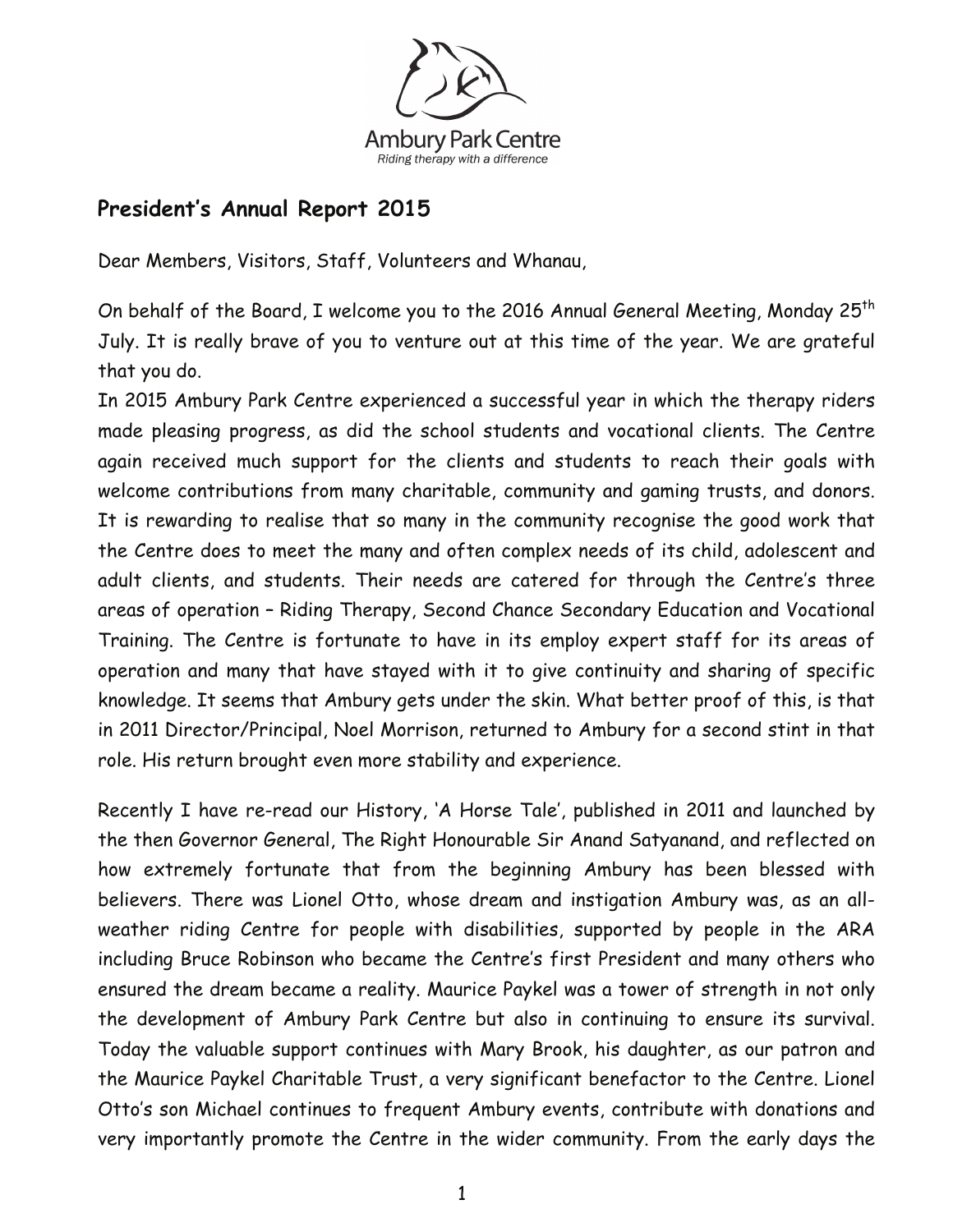Fisher family has been enormously generous and crucial to the continuance of Ambury Park Centre through the Joyce Fisher Trust, Lou and Iris Fisher Trust and the Woolf Fisher Trust. The Joyce Fisher Trust is a most generous donor to Ambury. Over a three year period beginning in 2006 the Woolf Fisher Trust donated \$300.000 as a capital emergency fund for the Centre. A task for the Centre is to consider how, eight years on, it can increase this fund. The Lou and the Iris Fisher Trust has greatly assisted the Centre with projects, some major. Janet Hepi (nee Fisher) is a long time Board member who has been very generous to the Centre over time.

The J M Thompson Charitable Trust (formerly known as the Anonymous Trust) is also a long term and substantial donor to Ambury Park Centre. As a community trust, Foundation North (formerly the ASB Community Trust) is a historic benefactor to Ambury, in substantially financing major projects and more recently assisting with operational costs. Both again supported Ambury Park Centre in 2015, as did the Maurice Paykel Charitable Trust and the Joyce Fisher Charitable Trust substantially.

There are other trusts and organisations that for many years, and again in 2015, have believed in Ambury and made significant grants and contributions: P H Picot Charitable Trust, Sir John Logan Campbell Residuary Estate, Chenery Memorial Trust, ARA Lodge no. 348 IC Charitable Trust, Samar Kand Trust, Geoffrey & Nell Erne Adams Charitable Trust, Mangere Markets Community Trust, Ziera Shoes NZ Ltd, NZRDA, Auckland Council and Rotary Club of Mangere.

Horses over a long period have been sponsored by the Kelliher Charitable Trust, Grove Hardware Ltd, REM Systems, and Warren and Caroline Grove. They again supported us in 2015. Several more horse sponsorships were received in 2015 as an outcome of the Arena Dinner and other donations to horse care .In relation to the Horsepower ll Arena dinner, the Board is grateful for all who donated in a variety of ways on the night.

In 2015 there were welcome contributors. These were Mary Brook who ensured a very generous grant for the Centre, Martin Thompson, Tim Chan, Arthur Mathewson, Anshieng Huang, R Paterson, Ilmars Gravis, Sam Lotu-liga, Kerry Hoggard, Michelle Holmes, Vicki Latta, Tom Poole, The Hungarian Club, Baradene, Vincent Maire, Emergency Glass Ltd, Franklin Machinery, S Christian, Waitemata Riding, Epsom Totara Club, Doug Alexander, Ambury Park Riding for Disabled Foundation and many other individual donors.

Contributions from Gaming Trusts were again greatly appreciated and in 2015 these were from: Pub Charity Ltd, Four Winds Foundation Ltd, Blue Waters Community Trust, Infinity Foundation, Lion Foundation, New Zealand Community Trust, Mt Wellington Foundation, Blue Sky Community Trust and Trillian Trust. There was also funding from the NZ Lottery Grants Board.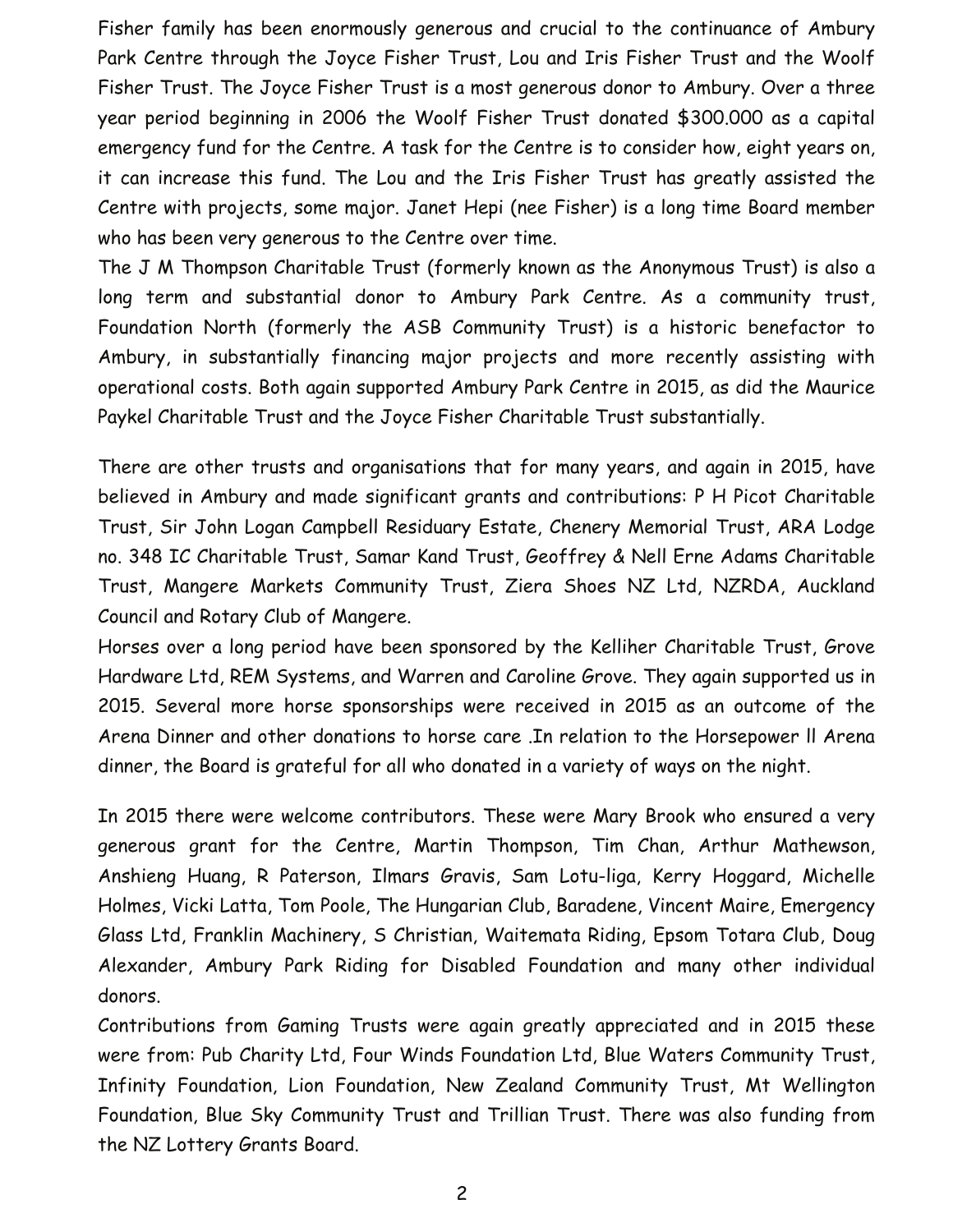Three Ministries contribute to the Centre's operations: Ministry of Health to Riding Therapy; the Ministry of Education to student numbers only; and the Ministry of Social Development to the vocational programme. While these are relatively modest amounts they are not only appreciated but vital to the Centre's survival. Also vital to Ambury are the various referral agencies that bring and fund some of our students and clients. These include Alternative Education, CYFS, Group Special Education, Ministry IWS (Intensive Wraparound Service), Te Kahu Toi (a recent alternative Ministry Wraparound service for troubled youth), CAMHS, NHS, YTP and CFU, medical professionals and schools. We are of course also reliant on direct whanau enrolments and fees.

The Centre is blessed with this historic and more recent financial and moral support that encourages those involved in the Centre to stay relevant and promote its therapies. That so many trusts and individuals have believed in Ambury over a long period is the mainstay in its survival and development. What Ambury Park Centre offers with its combination of riding therapies, an alternative education and successful vocational programme is relevant and innovative. The challenge it welcomes is to be more so and to search ways to extend the Centre's profile and its financial security.

The Centre seeks to support this by ensuring it has suitably qualified and experienced staff in each position in all three programmes. The enterprising manager of the Equine, Debbie Freeman, is highly qualified in riding therapy and horse riding instruction; the head of the school, Elizabeth Warden, is a skilled teacher of English and head of the school, and the Vocational manager, Keating-Oakley Brown is talented and experienced in his role. All three are effective managers and ensure the smooth running and positive outcomes of their programmmes. Pastorally they manage and support the clients and students. The emphasis at Ambury is holistic and student/client centred with the goal of achieving the best outcomes for all in their care. With Noel Morrison, Director/Principal at the helm this is very much promoted in the vein of a Restorative Justice approach when complex situations occasionally arise. Noel has expert skills in this area and ensures a calm supportive environment. Noel supports the Centre in many ways working to run it efficiently and promoting it to the wider community.

The Board encourages both Centre-wide and individual professional development to ensure the Centre's needs are met for professional learning and that there are opportunities for staff to pursue apt individual interests. The Board seeks funding to finance appropriate professional development, an essential ingredient in maintaining Ambury as a quality institution. The professional development opportunities in 2015 were provided both for whole staff learning and for individual specific learning and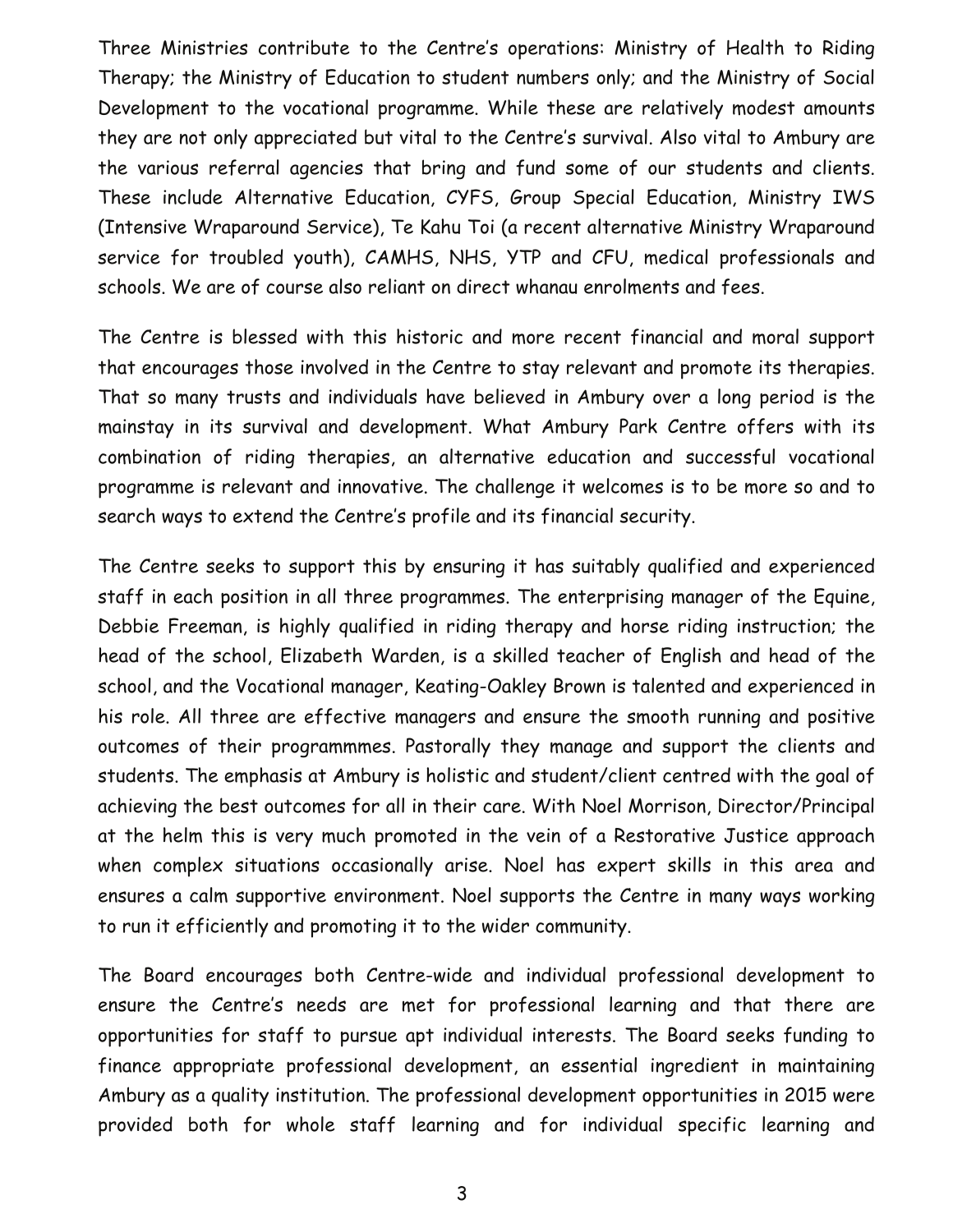aspirations. Staff were represented at the RDA conference and training in Christchurh in May. The teachers maintain association with subject specific cluster groups with other schools and at the end of every year First Aid Training for all staff is facilitated at the Centre. Whole staff PD was provided in FASD, Non Violent Intervention and PEP (Pacifika Education Plan). Individual staff attended courses in Equine Assisted Learning, Veterinary and one run by MSD.

The board wishes to acknowledge all staff for their contributions to the Centre's successful year. Frequently parents, caregivers and agencies express their very high opinion of our staff.

We had one change staff, when Claire Cooke resigned at the end of the year for family reasons, after a very successful year as Remedial Coach. She was replaced by Marja Van Der Meulen. Marja is a qualified teacher with considerable experience in teaching, including special education, riding and instructing. The Centre is most fortunate to have found this winning combination.

In mentioning the effective running of the Centre and its successful outcomes the very many volunteers must be acknowledged in the Centre's Riding Therapy. Volunteer side walkers and leaders turn out in all weathers to support our riders. They are integral in the system at Ambury for which the Board is deeply grateful. Carol Wiltshire finished a 3 year stint as Volunteer Coordinator at the end of 2015, having implemented an excellent system, supported Ambury events and introduced a new volunteer uniform in a cheerful azure colour. The Centre welcomes the new Volunteer Coordinator, Debra Moore, who is already enthusiastically embracing the role.

Several Volunteer groups, mainly through volunteering Auckland, dedicated days to the Centre to clear outdoor areas and plant gardens. Other groups worked on much needed tidying in the indoor arena building. It is pleasantly obvious when the Centre has had a visit from a Volunteer group! Volunteer groups that came to Ambury in 2015 were Lotto, Chorus, BNZ, ANZ, ASB and a hair dressing group.

The development of Ambury's three programmes of Intensive and Remedial Riding Therapy for children, adolescents and adults, Secondary Schooling for students who cannot manage in mainstream education for a number of reasons and Vocational Training for adults with disabilities makes for very interesting reading in 'A Horse Tale'. It is heartening that the tale continues.

Riding Therapy works on the proven principle that the gait of the horse strengthens the muscles from the pelvic floor upwards and so overtime enables clients to sit upright on the horse, stand or attain a better gait. At the same time the therapy often leads to improved speech, social development and cognitive improvement. It is the case that the therapy is frequently sought for a number of issues relating to behaviour, social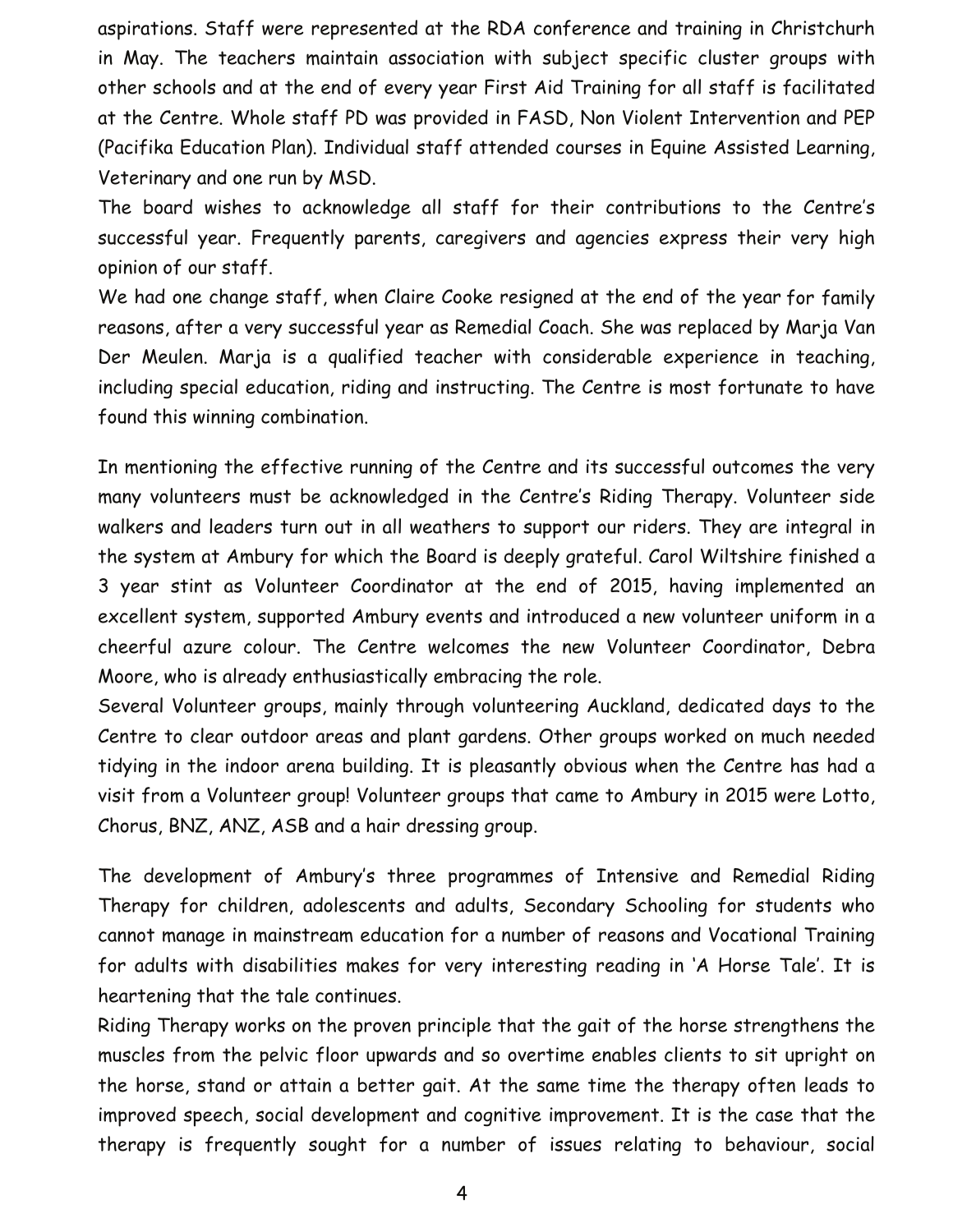confidence, anxiety, people on the spectrum (Asperger's, Autism), learning challenges and mental health. The list goes on. The Centre employs an Occupational Therapist or Physiotherapist for Intensive Riding therapy and a Therapist/Coach for the remedial programme. Together the therapy can cater for 80 plus riders. Riding therapy is about the horse and innovative challenges for the riders using games and simply, in good weather, the variety of the outdoor environment. The remedial riders are mostly less disabled physically and have the other needs mentioned above. A number of clients graduate from the Intensive to the Remedial. Regular assessment of and reporting on client progress is documented for whanau, agencies and available to the Ministry of Health. A letter received this year that demonstrates the specific and broader effects of Riding Therapy is most worthy of sharing.

The secondary school continues to be an ideal place of learning for students who struggle for various reasons in mainstream schooling. The combination of horse riding and horse care, and individualised programmes, work to motivate and bring success for students who may have behavioral, learning, psychological, psychiatric and emotional challenges. The horse is an instrument for positive change from learning a challenging skill, the therapeutic influence of riding and the relationship with a horse. Ground therapy with the horse is another approach used sometimes at Ambury that engenders self-knowledge and personal development. The school that can cater for 25 -30 students has an English and a Mathematics teacher and two teacher aides employed by the Centre. Some students have funded teacher aides, which can be helpful to the whole group. Subjects other than English and Mathematics are studied through Te Kura Pounamu and supported by the school staff. Several students study for their NCEA with considerable success and for others different pathways to career courses are sought. The Centre's Art facilitator works with both the school students and the vocational clients. The head of Equine and another riding instructor are responsible for the riding and horse care with the students. They also offer qualifications in Equine, including some standards for NCEA. Literacy and Numeracy assessments are conducted twice yearly using standard measuring tools, the outcomes of which are reported to the Board, whanau and agencies if relevant. Progress with NCEA standards are likewise assessed and reported. Progress has been steady and positive. There is further feedback to whanau and agencies through meetings to plan and evaluate Independent Learning Programmes (ILPs).

The Auckland Central Alternative Education Consortium continues to guarantee Ambury Park Centre funding for at least six students. There are students funded by CFYS and others with ORS or GSE support. Intensive Wraparound Service and Te Kahu Toi students also come with Teacher Aide and other supports. There is financial gain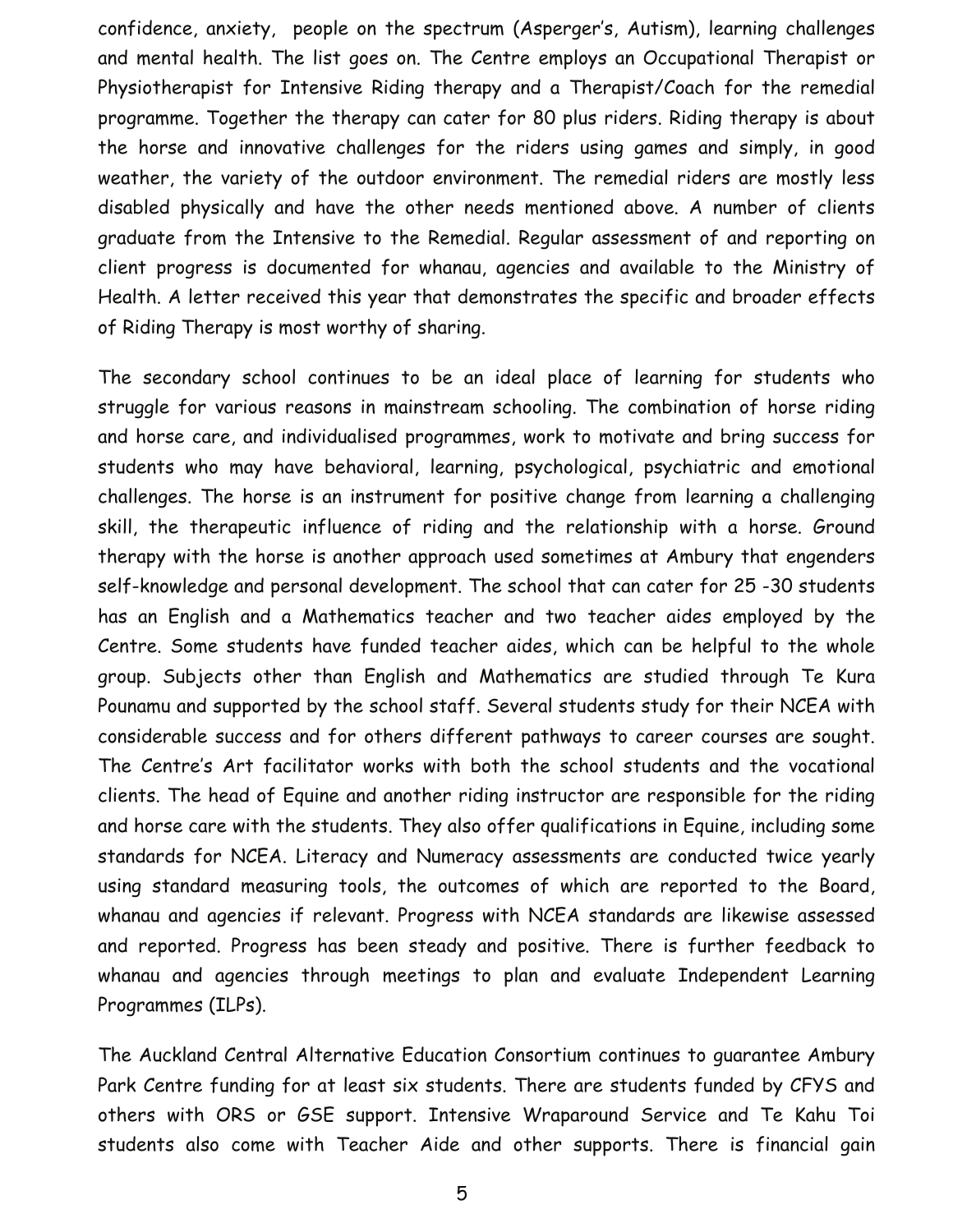through the latter agencies and considerable administrative and pastoral input required, but Ambury is an environment which is likely have a positive outcome for these young people.

The Vocational clients are offered a stimulating programme both at the Centre and in the community. They take part in learning skills such as cooking, dealing with money, healthy lifestyles and are encouraged to keep up with Literacy and Numeracy skills. They also enjoy a lively weekly art programme. In the community the clients regularly go swimming, attend aerobics and dance, go shopping and use the local Library. On many occasions they travel to enjoy outings and events. The Vocational coordinator and three support staff facilitate this course for 27-29 clients. ILPs for vocational clients are planned and evaluated with whanau and agencies if relevant.

The year for the students and clients culminated in the annual prize giving in December, where the achievements of all were celebrated along with the individual prize winners. In 2015 we experienced less clement weather but the enjoyment of the event was not diminished by being indoors. The riding display demonstrated the significant improvement and absolute skills of the riders. The certificates and trophies reward improvement, effort and achievement for therapy clients, school students and adult vocational clients.

In 2015 there was a significant increase in the number of NCEA Standards achieved, which was a tribute to the students and staff. At the end of the year two senior students transitioned to a Foundation Course at MIT and another to a Youth Guarantee Scheme to study Motor Mechanics.

The Horsepower ll Arena Dinner, March 28, 2015, was fully described in the 2014 Annual Report. It is worth mentioning it again as a glamourous occasion in an indoor arena transformed by strategic lighting by Multi Media. Neil Rusden and Vanessa Preece for Creative Refinery again produced wonderful advertising and props for the night, supported the Board to offer fine dining (Scoff Catering) and a lively comedic performance and auction by James Elliot. People are still talking about this evening and asking about the next one. It was a lot of work but a most rewarding night for all. After the first Horsepower dinner in 2013 the Board hoped this would be a biennial event.

The staff held their annual car boot sale day in March, which brings out many people and vendors. The Centre offered a white elephant stall, horse rides, a sausage sizzle and face painting. These were very popular. The staff are to be congratulated for running this event, the proceeds from which help to fund education outside the classroom and fun trips for the students and vocational clients. During the holiday periods the Equine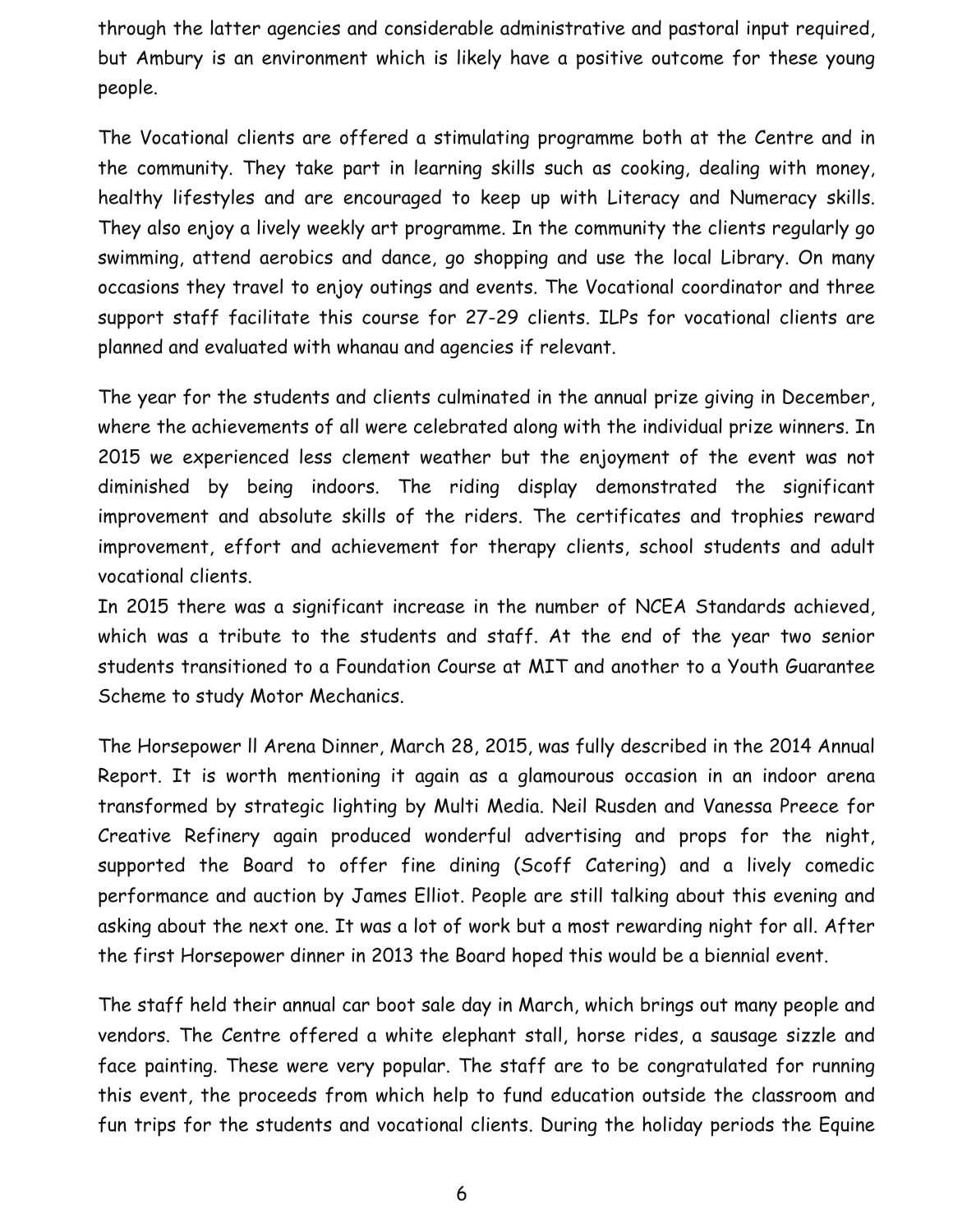staff, supported by volunteers, continued to run three days of riding lessons for the public. It has several advantages as a fundraiser, meeting a community need and in opening the Centre to the public, increasing awareness of what it offers.

Again in October the staff took some Ambury horses to the Regional Park's Farm Day for pony rides. This is a modest fundraiser for the Centre and very much about acknowledging the goodwill bestowed on the Centre from the farm staff and the Parks in general.

The annual March "meet and greet" evening barbecue for whanau, caregivers, clients, students and staff enabled people to get to know one another, learn more about the programmes and see around the Centre at a quiet time

In relation to raising funds there are two projects that the Board is seeking funding for in the near future. One is the historic drainage/quagmire issue between the back of the main building and the barns and the other is to finance the fencing of a paddock into 5 smaller spaces to better manage the horses and the paddock maintenance. Both projects will cost approximately \$40,000 dollars each.

In the past year the Centre has hosted several visits from groups and individuals, as word of the Centre's activities is heard abroad. When people do visit, their responses are invariably tinged with wonderment.

Ambury Park Centre works closely with many agencies to enhance the benefits of its programmes to their clients. The agencies are to be congratulated for their efforts for their clients, and Ambury, in turn, is grateful for their support. In 2015 Ambury worked with Child Youth and Family Services, Group Special Education, Child and Adolescent Mental Health Services (Whirinaki, Kari Centre, Marinoto West, Marinoto North), the Child and Family Unit, Youth Transition Programme, Alternative Education consortiums, Ministry IWS Programme, Te Kahu Toi, many schools, special schools, other youth and adult providers and transition coordinators**.** Professionals frequently visit the Centre and the young people. This is beneficial to all.

The 2015 School's evaluated strategic annual plan, involving learning, pastoral, transition and administrative goals has been evaluated and sent to the Ministry of Education along with the proposed annual plan for 2016.

Our herd of 26-28 horses served the Centre well in 2015. Inevitably we had some losses but we procured two lovely additions, named Cruz and Max.

The Centre was able to continue the upgrade of its IT equipment with the purchase of six laptops for the school students. This was possible with grants from Pub Charity and Grass Roots.